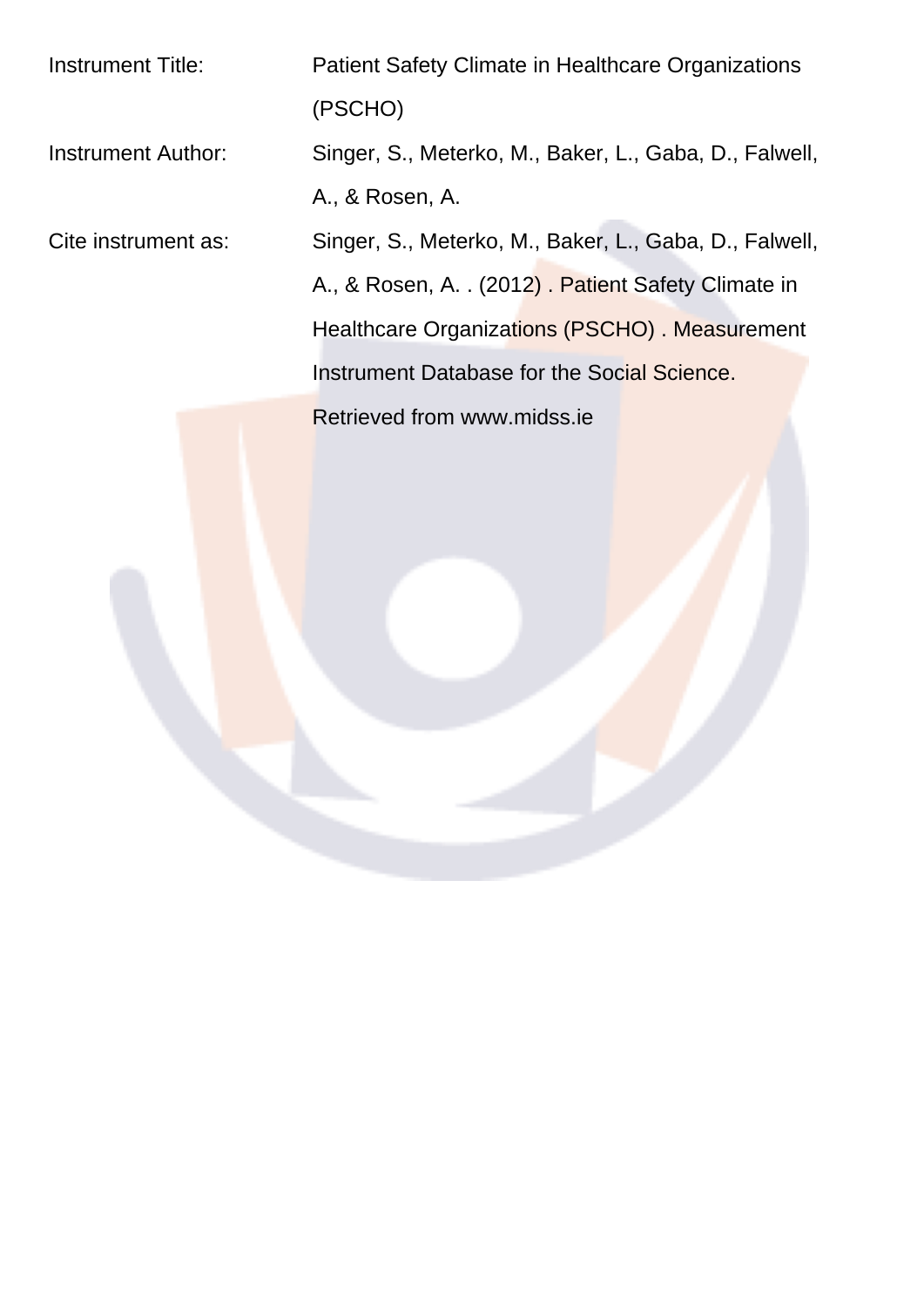



## **INSTRUCTIONS**

For the following statements, please answer if you "strongly disagree," "disagree," "neither agree nor disagree," "agree," or "strongly agree." If you wish to change an answer, fill in the square for your preferred answer and circle it.

**CORRECT MARKS NI II II II II II III III III II II II II II II II II II II II II II II II II II II II II II II II II II II II II II II II**

## **SECTION I**

This set of statements relates to your experiences regarding patient safety in your unit and at your facility as of today, unless otherwise noted.

Some statements refer to "my unit." Physicians and other care providers who are not unit-based should respond to these statements based on their experiences in their service, such as medicine or surgery. All others should respond to these statements based on their experiences in the work unit where they spend the majority of their time, such as ICU, 6 South, or Ambulatory Care Blue Team. **Not Applicable**

| Agree<br><b>Neither Agree nor Disagree</b><br><b>Disagree</b><br><b>Strongly Disagree</b><br>1. Good communication flow exists up and down the chain of command regarding<br>2. I am provided with adequate resources (personnel, budget, and equipment) to provide<br>5. My unit takes the time to identify and assess risks to ensure patient safety $\ldots \ldots \ldots \ldots \square$<br>7. Senior management has a good idea of the kinds of mistakes that actually occur in this facility $\square$<br>9. If I make a mistake that has significant consequences and nobody notices, I do not tell<br>10. My unit recognizes individual safety achievement through rewards and incentives<br>11. Senior management considers patient safety when program changes are discussed $\ldots \ldots \square$<br>12. Compared to other facilities in the area, this facility cares more about the quality of patient<br>13. I have learned how to do my own job better by learning about mistakes made by my coworkers. $\Box$<br>14. In the last year, I have witnessed a coworker do something that appeared to me to be unsafe<br>15. If people find out that I made a mistake, I will be disciplined $\ldots \ldots \ldots \ldots \ldots \ldots \ldots \ldots \square$<br>16. I have enough time to complete patient care tasks safely $\ldots \ldots \ldots \ldots \ldots \ldots \ldots \ldots \square$<br>17. Clinicians who make serious mistakes are usually punished $\ldots \ldots \ldots \ldots \ldots \ldots \ldots \square$<br>18. In my unit, there is significant peer pressure to discourage unsafe patient care $\ldots \ldots \ldots \square$<br>19. I have never witnessed a coworker do something that appeared to me to be unsafe<br>20. In the last year, I have done something that was not safe for the patient $\ldots \ldots \ldots \ldots \ldots \square$<br>21. I am rewarded for taking quick action to identify a serious mistake $\ldots \ldots \ldots \ldots \ldots \ldots \square$<br>22. My unit provides training on teamwork in order to improve patient care performance and safety . $\Box$ $\Box$<br>23. Overall, the level of patient safety at this facility is improving $\ldots \ldots \ldots \ldots \ldots \ldots \ldots \square$ | <b>Definition:</b> Patient Safety - Activities to avoid, prevent, or correct adverse | <b>NOT Applicable</b><br><b>Strongly Agree</b> |
|--------------------------------------------------------------------------------------------------------------------------------------------------------------------------------------------------------------------------------------------------------------------------------------------------------------------------------------------------------------------------------------------------------------------------------------------------------------------------------------------------------------------------------------------------------------------------------------------------------------------------------------------------------------------------------------------------------------------------------------------------------------------------------------------------------------------------------------------------------------------------------------------------------------------------------------------------------------------------------------------------------------------------------------------------------------------------------------------------------------------------------------------------------------------------------------------------------------------------------------------------------------------------------------------------------------------------------------------------------------------------------------------------------------------------------------------------------------------------------------------------------------------------------------------------------------------------------------------------------------------------------------------------------------------------------------------------------------------------------------------------------------------------------------------------------------------------------------------------------------------------------------------------------------------------------------------------------------------------------------------------------------------------------------------------------------------------------------------------------------------------------------------------------------------------------------------------------------------------------------------------------------------------------|--------------------------------------------------------------------------------------|------------------------------------------------|
|                                                                                                                                                                                                                                                                                                                                                                                                                                                                                                                                                                                                                                                                                                                                                                                                                                                                                                                                                                                                                                                                                                                                                                                                                                                                                                                                                                                                                                                                                                                                                                                                                                                                                                                                                                                                                                                                                                                                                                                                                                                                                                                                                                                                                                                                                | patient outcomes which may result from the delivery of healthcare.                   |                                                |
|                                                                                                                                                                                                                                                                                                                                                                                                                                                                                                                                                                                                                                                                                                                                                                                                                                                                                                                                                                                                                                                                                                                                                                                                                                                                                                                                                                                                                                                                                                                                                                                                                                                                                                                                                                                                                                                                                                                                                                                                                                                                                                                                                                                                                                                                                |                                                                                      |                                                |
|                                                                                                                                                                                                                                                                                                                                                                                                                                                                                                                                                                                                                                                                                                                                                                                                                                                                                                                                                                                                                                                                                                                                                                                                                                                                                                                                                                                                                                                                                                                                                                                                                                                                                                                                                                                                                                                                                                                                                                                                                                                                                                                                                                                                                                                                                |                                                                                      |                                                |
|                                                                                                                                                                                                                                                                                                                                                                                                                                                                                                                                                                                                                                                                                                                                                                                                                                                                                                                                                                                                                                                                                                                                                                                                                                                                                                                                                                                                                                                                                                                                                                                                                                                                                                                                                                                                                                                                                                                                                                                                                                                                                                                                                                                                                                                                                |                                                                                      |                                                |
|                                                                                                                                                                                                                                                                                                                                                                                                                                                                                                                                                                                                                                                                                                                                                                                                                                                                                                                                                                                                                                                                                                                                                                                                                                                                                                                                                                                                                                                                                                                                                                                                                                                                                                                                                                                                                                                                                                                                                                                                                                                                                                                                                                                                                                                                                |                                                                                      |                                                |
|                                                                                                                                                                                                                                                                                                                                                                                                                                                                                                                                                                                                                                                                                                                                                                                                                                                                                                                                                                                                                                                                                                                                                                                                                                                                                                                                                                                                                                                                                                                                                                                                                                                                                                                                                                                                                                                                                                                                                                                                                                                                                                                                                                                                                                                                                |                                                                                      |                                                |
|                                                                                                                                                                                                                                                                                                                                                                                                                                                                                                                                                                                                                                                                                                                                                                                                                                                                                                                                                                                                                                                                                                                                                                                                                                                                                                                                                                                                                                                                                                                                                                                                                                                                                                                                                                                                                                                                                                                                                                                                                                                                                                                                                                                                                                                                                |                                                                                      |                                                |
|                                                                                                                                                                                                                                                                                                                                                                                                                                                                                                                                                                                                                                                                                                                                                                                                                                                                                                                                                                                                                                                                                                                                                                                                                                                                                                                                                                                                                                                                                                                                                                                                                                                                                                                                                                                                                                                                                                                                                                                                                                                                                                                                                                                                                                                                                |                                                                                      |                                                |
|                                                                                                                                                                                                                                                                                                                                                                                                                                                                                                                                                                                                                                                                                                                                                                                                                                                                                                                                                                                                                                                                                                                                                                                                                                                                                                                                                                                                                                                                                                                                                                                                                                                                                                                                                                                                                                                                                                                                                                                                                                                                                                                                                                                                                                                                                |                                                                                      |                                                |
|                                                                                                                                                                                                                                                                                                                                                                                                                                                                                                                                                                                                                                                                                                                                                                                                                                                                                                                                                                                                                                                                                                                                                                                                                                                                                                                                                                                                                                                                                                                                                                                                                                                                                                                                                                                                                                                                                                                                                                                                                                                                                                                                                                                                                                                                                |                                                                                      |                                                |
|                                                                                                                                                                                                                                                                                                                                                                                                                                                                                                                                                                                                                                                                                                                                                                                                                                                                                                                                                                                                                                                                                                                                                                                                                                                                                                                                                                                                                                                                                                                                                                                                                                                                                                                                                                                                                                                                                                                                                                                                                                                                                                                                                                                                                                                                                |                                                                                      |                                                |
|                                                                                                                                                                                                                                                                                                                                                                                                                                                                                                                                                                                                                                                                                                                                                                                                                                                                                                                                                                                                                                                                                                                                                                                                                                                                                                                                                                                                                                                                                                                                                                                                                                                                                                                                                                                                                                                                                                                                                                                                                                                                                                                                                                                                                                                                                |                                                                                      |                                                |
|                                                                                                                                                                                                                                                                                                                                                                                                                                                                                                                                                                                                                                                                                                                                                                                                                                                                                                                                                                                                                                                                                                                                                                                                                                                                                                                                                                                                                                                                                                                                                                                                                                                                                                                                                                                                                                                                                                                                                                                                                                                                                                                                                                                                                                                                                |                                                                                      |                                                |
|                                                                                                                                                                                                                                                                                                                                                                                                                                                                                                                                                                                                                                                                                                                                                                                                                                                                                                                                                                                                                                                                                                                                                                                                                                                                                                                                                                                                                                                                                                                                                                                                                                                                                                                                                                                                                                                                                                                                                                                                                                                                                                                                                                                                                                                                                |                                                                                      |                                                |
|                                                                                                                                                                                                                                                                                                                                                                                                                                                                                                                                                                                                                                                                                                                                                                                                                                                                                                                                                                                                                                                                                                                                                                                                                                                                                                                                                                                                                                                                                                                                                                                                                                                                                                                                                                                                                                                                                                                                                                                                                                                                                                                                                                                                                                                                                |                                                                                      |                                                |
|                                                                                                                                                                                                                                                                                                                                                                                                                                                                                                                                                                                                                                                                                                                                                                                                                                                                                                                                                                                                                                                                                                                                                                                                                                                                                                                                                                                                                                                                                                                                                                                                                                                                                                                                                                                                                                                                                                                                                                                                                                                                                                                                                                                                                                                                                |                                                                                      |                                                |
|                                                                                                                                                                                                                                                                                                                                                                                                                                                                                                                                                                                                                                                                                                                                                                                                                                                                                                                                                                                                                                                                                                                                                                                                                                                                                                                                                                                                                                                                                                                                                                                                                                                                                                                                                                                                                                                                                                                                                                                                                                                                                                                                                                                                                                                                                |                                                                                      |                                                |
|                                                                                                                                                                                                                                                                                                                                                                                                                                                                                                                                                                                                                                                                                                                                                                                                                                                                                                                                                                                                                                                                                                                                                                                                                                                                                                                                                                                                                                                                                                                                                                                                                                                                                                                                                                                                                                                                                                                                                                                                                                                                                                                                                                                                                                                                                |                                                                                      |                                                |
|                                                                                                                                                                                                                                                                                                                                                                                                                                                                                                                                                                                                                                                                                                                                                                                                                                                                                                                                                                                                                                                                                                                                                                                                                                                                                                                                                                                                                                                                                                                                                                                                                                                                                                                                                                                                                                                                                                                                                                                                                                                                                                                                                                                                                                                                                |                                                                                      |                                                |
|                                                                                                                                                                                                                                                                                                                                                                                                                                                                                                                                                                                                                                                                                                                                                                                                                                                                                                                                                                                                                                                                                                                                                                                                                                                                                                                                                                                                                                                                                                                                                                                                                                                                                                                                                                                                                                                                                                                                                                                                                                                                                                                                                                                                                                                                                |                                                                                      |                                                |
|                                                                                                                                                                                                                                                                                                                                                                                                                                                                                                                                                                                                                                                                                                                                                                                                                                                                                                                                                                                                                                                                                                                                                                                                                                                                                                                                                                                                                                                                                                                                                                                                                                                                                                                                                                                                                                                                                                                                                                                                                                                                                                                                                                                                                                                                                |                                                                                      |                                                |
|                                                                                                                                                                                                                                                                                                                                                                                                                                                                                                                                                                                                                                                                                                                                                                                                                                                                                                                                                                                                                                                                                                                                                                                                                                                                                                                                                                                                                                                                                                                                                                                                                                                                                                                                                                                                                                                                                                                                                                                                                                                                                                                                                                                                                                                                                |                                                                                      |                                                |
|                                                                                                                                                                                                                                                                                                                                                                                                                                                                                                                                                                                                                                                                                                                                                                                                                                                                                                                                                                                                                                                                                                                                                                                                                                                                                                                                                                                                                                                                                                                                                                                                                                                                                                                                                                                                                                                                                                                                                                                                                                                                                                                                                                                                                                                                                |                                                                                      |                                                |
|                                                                                                                                                                                                                                                                                                                                                                                                                                                                                                                                                                                                                                                                                                                                                                                                                                                                                                                                                                                                                                                                                                                                                                                                                                                                                                                                                                                                                                                                                                                                                                                                                                                                                                                                                                                                                                                                                                                                                                                                                                                                                                                                                                                                                                                                                |                                                                                      |                                                |
|                                                                                                                                                                                                                                                                                                                                                                                                                                                                                                                                                                                                                                                                                                                                                                                                                                                                                                                                                                                                                                                                                                                                                                                                                                                                                                                                                                                                                                                                                                                                                                                                                                                                                                                                                                                                                                                                                                                                                                                                                                                                                                                                                                                                                                                                                |                                                                                      |                                                |
|                                                                                                                                                                                                                                                                                                                                                                                                                                                                                                                                                                                                                                                                                                                                                                                                                                                                                                                                                                                                                                                                                                                                                                                                                                                                                                                                                                                                                                                                                                                                                                                                                                                                                                                                                                                                                                                                                                                                                                                                                                                                                                                                                                                                                                                                                |                                                                                      |                                                |
|                                                                                                                                                                                                                                                                                                                                                                                                                                                                                                                                                                                                                                                                                                                                                                                                                                                                                                                                                                                                                                                                                                                                                                                                                                                                                                                                                                                                                                                                                                                                                                                                                                                                                                                                                                                                                                                                                                                                                                                                                                                                                                                                                                                                                                                                                |                                                                                      |                                                |
|                                                                                                                                                                                                                                                                                                                                                                                                                                                                                                                                                                                                                                                                                                                                                                                                                                                                                                                                                                                                                                                                                                                                                                                                                                                                                                                                                                                                                                                                                                                                                                                                                                                                                                                                                                                                                                                                                                                                                                                                                                                                                                                                                                                                                                                                                |                                                                                      |                                                |
| 24. Patient safety decisions are made by the most qualified people, regardless of rank or hierarchy . $\Box$                                                                                                                                                                                                                                                                                                                                                                                                                                                                                                                                                                                                                                                                                                                                                                                                                                                                                                                                                                                                                                                                                                                                                                                                                                                                                                                                                                                                                                                                                                                                                                                                                                                                                                                                                                                                                                                                                                                                                                                                                                                                                                                                                                   |                                                                                      |                                                |